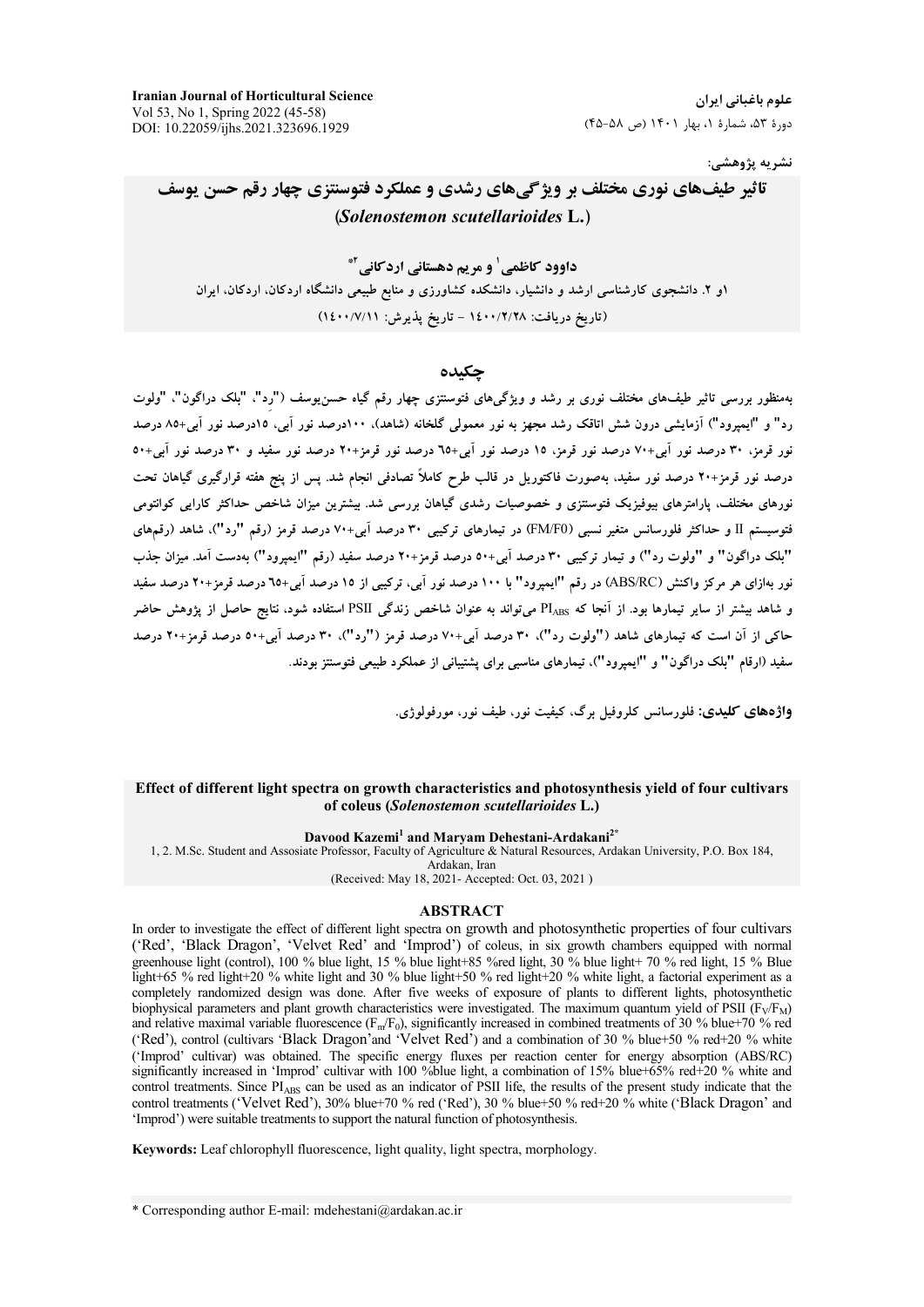Britz & Sager, 1990; Matsuda ) يژوهش قرار دادهاند et al., 2008) و یا رشد گیاهان را در شرایطی که در معرض نور قرمز، آبی و یا ترکیب این دو نور قرار گرفتهاند بررسی کردهاند (Savvides et al., 2012). نور آبی میتواند با تأخیر در پیر شدن گلبرگ از طریق تنظیم كاهش بيان ژنهاى بيوسنتز اتيلن و تنظيم ژنهاى بیوسنتز اسید آبسیزیک، یک عامل محیطی موثر برای افزایش عمر گلجایی گلهای شاخه بریده میخک باشد Seif et al. يافتههاى يژوهش .Aalifar et al., 2020) (2021) نشان داد که اندازه روزنه عمدتا توسط طيف نور آبی کنترل میشود، در حالی که طیف وسیعتری برای تعیین تراکم روزنه مهم است. نور قرمز تک رنگ باعث افزایش توانایی روزنهای در تنظیم اتلاف آب زمان قرار گرفتن در معرض تنش خشکی شد.

طی پژوهشی .Dehkhodaei *et al (*2019) گزارش کردند که با جایگزینی شرایط گلخانه با نور ال ای دی می توان نشاء حسن یوسف و اطلسی را با کیفیت بالاتری تولید کرد. آنها با بررسی کیفیت نور ال|یدی بر ویژگیهای مورفولوژیک و فیزیولوژیک دانهالهای حسن یوسف و اطلسی نشان دادند که سطح برگ، ارتفاع، طول میانگره، قطر ساقه، وزن تر شاخساره و فلورسانس کلروفیل برگ دانهال حسن یوسف در نور ۱۰۰ درصد سفید بیشتر از نور ترکیبی ۵۰ درصد آبی+ ۵۰ درصد سرخ الاي دي و نور طبيعي گلخانه بود. همچنين، بیشترین دمای سطح برگ، میزان کلروفیل کل و کاروتنوئید در تیمار شاهد و بیشترین تعداد برگ، وزن خشک شاخساره، وزن تر و خشک ریشه در ترکیب نوری ۵۰ درصد آبی + ۵۰ درصد سرخ مشاهده شد. با بررسی تأثیر کیفیت (نسبتهای نوری ۰ درصد آبی: ۱۰۰ درصد قرمز، ۱۵ درصد آبي: ۸۵ درصد قرمز، ۳۰ درصد آبي: ۷۰ درصد قرمز و نور فلورسنت) و شدت نور (۴۰ و ۶۵ میکرومول بر متر مربع بر ثانیه) بر ویژگیهای رویشی Petunia × hybrida 'Super cascade ) نشاى اطلسى 'Blue)، مشخص شد که بیشترین وزنهای تر و خشک برگسار و ریشه، سطح برگ، قطر ساقه با کاربرد نسبت نوری ۱۵درصد آبی: ۸۵ درصد قرمز با شدت ۶۵ Rashidi et ) میکرومول بر متر مربع بر ثانیه حاصل شد al., 2017). در پژوهشی تاثیر طیفهای مختلف نوری

## مقدمه

; (Solenostemon scutellarioides L.) جسن يوسف تیره Lamiaceae گیاهی دائمی با برگهای رنگی است و نیاز به نور کامل و غیر مستقیم برای رشد و نمو دارد (Anonymous, 2017). حسن يوسف از گياهان درون خانهای پرمصرف در صنعت گیاهان زینتی است که مرحله تولید نشاء آن از بذر نقش مهمی در کمیت و کیفیت نهایی محصول دارد. حسن یوسف به حداقل مقدار نور تجمعی روزانه ۹ مول بر مترمربع بر روز و حداکثر ١٨ مول بر مترمربع بر روز نياز دارد ( Surducan et al., 2019). تاكنون گزارشهايي مبني بر تأثير مثبت افزایش مدت زمان حضور نور بر بهبود وضعیت رشد برخی از گیاهان زینتی ارائه شده است اما چگونگی تأثیر طیفهای اختصاصی نور و سطح شدت نور بر چگونگی رشد رویشی نشای گیاهان زینتی کمتر مورد توجه قرار گرفته است (Fukuda et al., 2016). توليد سريع نشاء با كيفيت بالا از راه كنترل شرايط محيطى براى توليد کننده اهمیت دارد و از عوامل مهم موثر بر درآمد است. یکی از راههای موثر در تسریع رشد و بهبود کیفیت نشاء تامین کیفیت بهینه نور در محیط رشد گیاه است.

نور از عاملهای محیطی تأثیرگذار بر رشد و نمو گیاهان و یکی از مهمترین عوامل محیطی برای رشد و بقای گیاهان است که فرایندهایی همچون جوانهزنی بذر، رشد و عدم رشد هیپوکتیل، توسعه کوتیلیدون، توسعه كلروپلاست و زمان تا گلدهي را تنظيم ميكند ( Molas et al., 2006). تغيير در كيفيت نور بهطور عمده بر پارامترهایی همچون آناتومی، فیزیولوژی، مورفولوژی و بيوشيمي گياه تاثير گذار است (Desimon et al., 2000). پاسخدهی گیاهان در برابر نور موجود در محیط رویش، به عملکرد رنگدانههای نورساختی (فتوسنتزی) و رنگدانههای گیرندهٔ نور بستگی دارد و سطح فعالیت رنگدانههای یادشده در حضور طیفهای مختلف نور، متفاوت از یکدیگر است (Franklin & Whitelam, 2005) و بیشترین تأثیر مربوط به حضور نورهای آبی و قرمز اعلام شده است که می تواند در رشد و سلامت گیاهان نقش مثبت ايفا كند (Nhut et al., 2003). اكثر مطالعات انجام گرفته در مورد نور آبی اثر آن را بر کل گیاه، برگ و یا روزنه نسبت به شرایطی که نور آبی وجود ندارد، مورد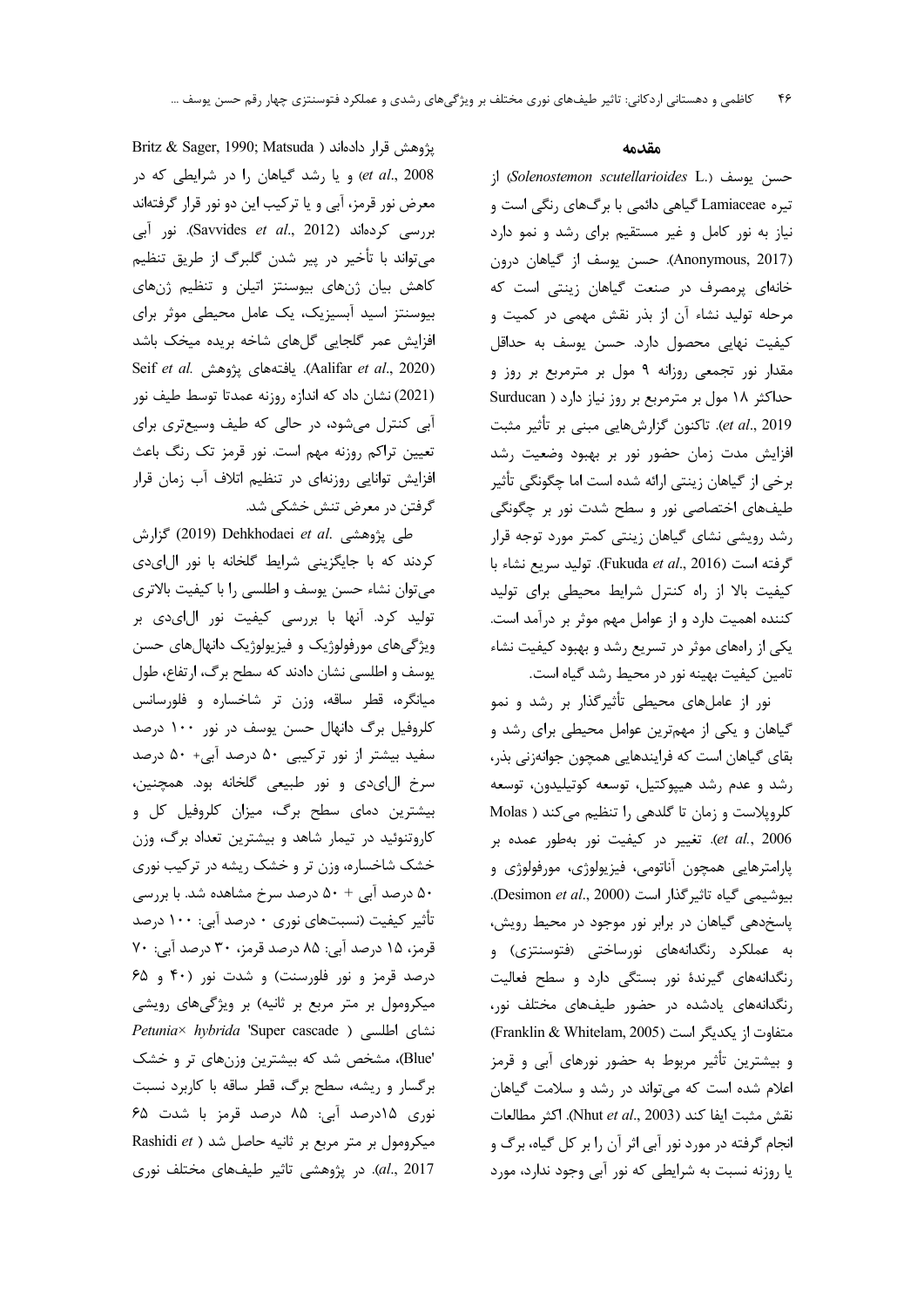(أبي، تاريكي، سفيد، قرمز، تركيب أبي و قرمز) بر ويژگي-های مورفولوژیک و فتوسنتزی و عمر گلجایی گل شاخه بریده آنتوریوم در دمای ۴ درجه سانتیگراد مورد بررسی قرار گرفت. نتایج نشان داد که میزان تغییر زاویه اسپات و كاهش سطح اسپات در دو رقم آنتوريوم ('Angel' با اسپات سفید و 'Calore' با اسپات قرمزرنگ) در نور قرمز در کمترین میزان مشاهده شد. عمر گلجایی تحت تاثیر برهمکنش رقم× طیف نور قرار گرفت و در هر دو رقم بالاترین طول عمر مربوط به نور قرمز بود. اسپاتهای گل آنتوریوم فاقد کلروفیل بوده و هیچ فلورسانسی در سطح اسپات مشاهده نشد؛ اما دمگل عملکرد فتوسیستمII را نشان داد (Falahi et al., 2021).

با توجه به اینکه نور نقش مهمی در رشد و عملکرد گیاه دارد، در پژوهش حاضر تاثیر طیفهای مختلف نوری بر رشد و عملکرد فتوسنتزی چهار رقم حسن یوسف مورد مطالعه قرار گرفت.

# مواد و روشها

این تحقیق روی گیاه حسن یوسف بهصورت آزمایش فاكتوريل بر پايهٔ طرح كاملا تصادفي با سه تكرار انجام شد. فاكتورها شامل رقم در چهار سطح ("رد"، "بلك دراگون"، "ولوت رد" و "ايمپرود") و شش تيمار كيفيت متفاوت نور شامل نور طبیعی گلخانه بهعنوان شاهد، نور ال|ی دی شامل ۱۰۰ درصد نور آبی، ۱۵ درصد نور آبی+ ۸۵ درصد نور قرمز، ۳۰ درصد نور آبی+ ۷۰ درصد نور قرمز، ۱۵ درصد نور آبی+ ۶۵ درصد نور قرمز+ ۲۰ درصد نور سفید و ۳۰ درصد نور آبی+ ۵۰ درصد نور قرمز+ ۲۰ درصد نور سفید بودند. این پژوهش در بهار سال ۱۳۹۹ در یک گلخانه تجاری واقع در شهرستان نجف آباد (استان اصفهان) انجام شد. بذرهای نسل اول حسن یوسف در سینی کشت حاوی ۳۰ درصد پرلایت و ۷۰ درصد پیتماس در گلخانه با دمای روز ۲۲ و دمای شب ١٨ درجه سانتي گراد و رطوبت نسبي ٥٠-۶۵ درصد کشت شدند و پس از چهار ماه به گلدان ١٢ حاوى ۶۰ درصد خاک برگ، ۳۰ درصد خاک لوم باغچه و ۱۰ درصد پرلیت انتقال داده شدند. در هر گلدان یک دانهال کشت شد (همه دانهالهای یک اندازه انتخاب شدند) و هر گلدان بهعنوان یک تکرار در نظر گرفته شد. پس از

اطمينان از شرايط آغاز به رشد گياهان، گلدانها به اتاقکهای رشد انتقال داده شدند و تحت تیمارهای مذکور قرار گرفتند. در طول دوره رشد درجه حرارت ۵ ± ٢٣ سانتي گراد، ميزان رطوبت نسبي ه ± ۶۵ درصد و دوره نوری ۱۵ ساعت روشنایی (۷ صبح تا ۱۰ شب) و ۹ ساعت تاریکی بهطور منظم کنترل شدند. در اتاقک رشد از لامپهای ال|یدی قرمز (۶۶۵–۶۵۵ نانومتر)، آبی (۴۵۵-۴۵۰ نانومتر) و سفید استفاده شد. لامپهای الای دی روی صفحات پلکسی گلس نصب شدند و با كمك يونوليت اتاقكهايي (محفظههايي) به ابعاد ۱۰۰×۱۱۰×۱۱۰ سانتی متر درون گلخانه ساخته شد. شدت نور برای هر اتاقک، در هر تیمار الای دی ۷۵±۵ میکرومول بر مترمربع بر ثانیه در نظر گرفته شد و به CApogee, MQ500, USA (مدل) (Apogee, MQ500, USA تنظیم شد. برای ارزیابی همزمان گیاهان در گلخانه (بهعنوان شاهد و نور طبیعی با مقدار نور تجمعی روزانه ۱۵±۵ مول بر مترمربع در روز، میانگین دما در طی شبانه روز ۲۳±۵ درجه سانتی گراد و رطوبت نسبی ۶۵±۶۵ درصد (Data logger 8808 temp.+ RH) نیز کشت شدند. آبیاری گلدانها بهصورت روزانه انجام شد. در طول دوره نگهداری، گلدانها یک مرتبه توسط اسید هیومیک کود آبیاری شدند. در پایان، پنج هفته پس از انتقال گیاهان به اتاقکهای رشد، خصوصیات رشدی و فلورسانس كلروفيل اندازهگيري شد. صفات مورد بررسي شامل شمارش تعداد شاخه جانبي و اندازهگيري ارتفاع گیاه با خطکش بود. قطر ساقه با استفاده از کولیس دیجیتال اندازهگیری شد.

برای اندازهگیری ویژگیهای مرتبط با فتوسنتز، خصوصیات فلورسانس كلروفیل با استفاده از دستگاه فلئورین (FluorPen) ارزیابی شدند. برای این منظور ابتدا گیاهان درون هر اتاقک، با توجه به پروتکل دستگاه فلئورپن بهمدت بیست دقیقه در تاریکی قرار گرفتند تا به این شرایط سازگار شوند. پس از سازگاری در تاریکی، برگ و ساقه آن بلافاصله برای اندازهگیری حداكثر كارايي كوانتومي فتوسيستم Fv/Fm) II) بررسی شدند. اطلاعات ذخیرهشده دستگاه در زمان اندازهگیری استخراج شده و با نرم افزار فلئورپن تجزیه و تحليل گرديد. تست OJIP (آناليز لحظهاى القاى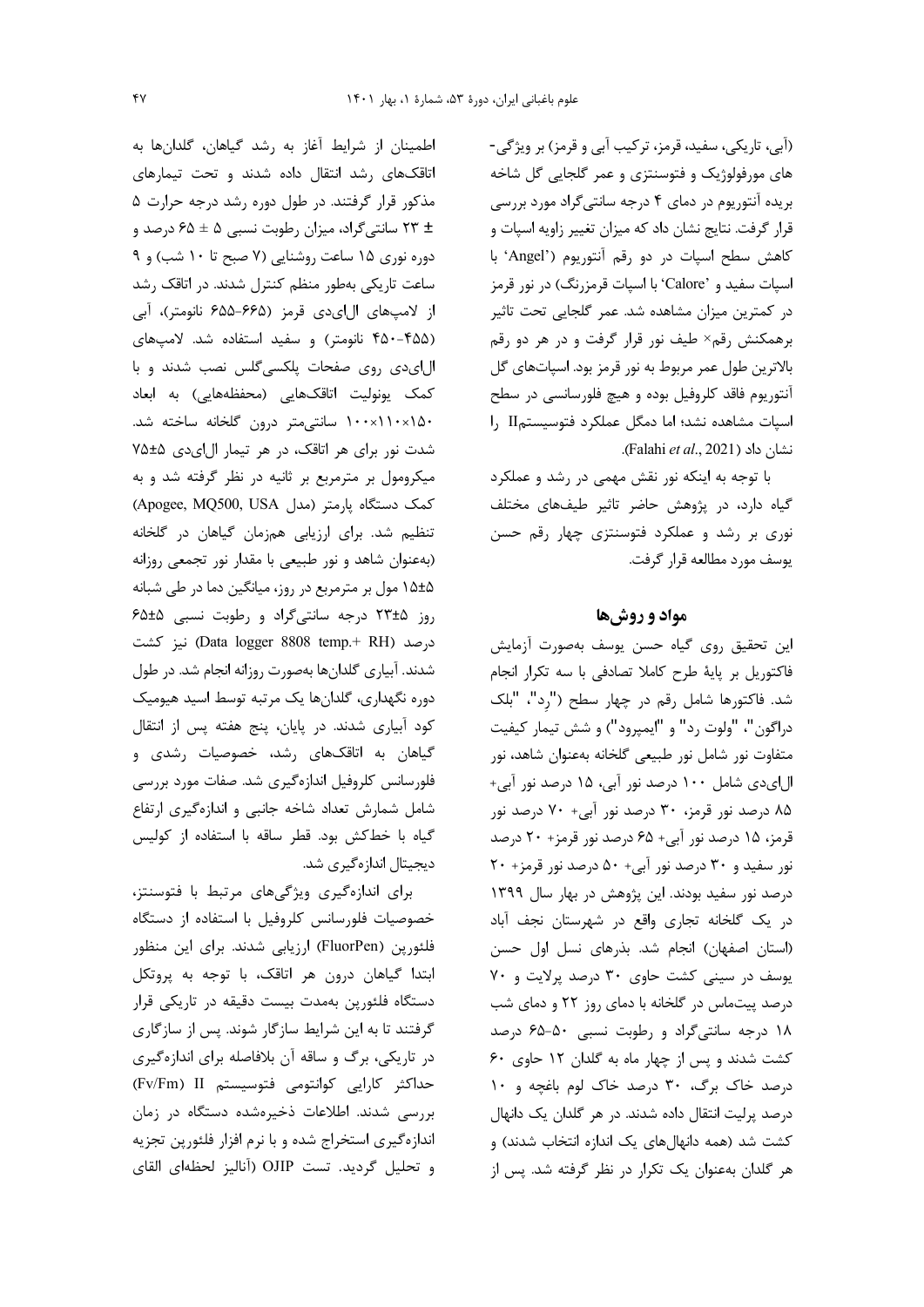براساس نتايج جدول تجزيه واريانس اثر رقم، تیمارهای نوری و اثر متقابل آنها بر تعداد شاخه، ارتفاع گياه، عملكرد كوانتومي انتقال الكترون (Φ<sub>Eo</sub>) و جذب نور به ازای هر مرکز واکنش (ABS/RC) در سطح احتمال یک درصد معنیدار بود (جدول ۱). اثر رقم و تیمارهای نوری در سطح احتمال یک درصد و اثر متقابل آنها در سطح احتمال ۵ درصد بر قطر شاقه معنى دار بود (جدول ١). بر اساس نتايج تجزيه واریانس، رقم بر حداکثر کارایی فتوسیستم II و عملکرد کوانتومی اتلاف انرژی (Pv/Fm) تاثیر (C $\Phi_{\rm Do}$ معنی داری نشان نداد (جدول ۱). اثر تیمارهای نوری و اثر متقابل رقم و تیمارهای نوری در سطح احتمال یک درصد بر حداکثر کارایی فتوسیستم Fv/Fm) II و عملکرد کوانتومی اتلاف انرژی معنیدار بود (جدول ١). اثر رقم و اثر متقابل رقم و تيمارهاى نورى در سطح احتمال یک درصد و اثر تیمارهای نوری در سطح احتمال ۵ درصد بر شاخص عملکرد (PIABS) معنىدار بود (جدول ١).

بیشترین تعداد شاخه (۱۰/۶۶ عدد) در حسن پوسف رقم "رد" و تیمار ترکیبی ۱۵ درصد آبی+ ۶۵ درصد قرمز+ ۲۰ درصد سفید حاصل شد (شکل ۱۵). در حالی که کمترین تعداد شاخه (۱/۳۳ و ۱ عدد) در رقم "ایمپرود" و تیمارهای ۱۰۰ درصد نور آبی، ۱۵ درصد آبی+ ۸۵ درصد قرمز، ۳۰ درصد آبی+ ۷۰ درصد قرمز و ۳۰ درصد آبی+ ۵۰ درصد قرمز+ ۲۰ درصد سفید بهدست آمد (شكل ١a). در رقم "ولوت رد" و "ايمپرود" بيشترين تعداد شاخه (بهترتيب ۶۱۶۶ و ۵۱۶۶ عدد) در تیمار ترکیبی ۱۵ درصد آبی+ ۶۵ درصد قرمز+ ۲۰ درصد سفيد حاصل شد (شكل la). در رقم "بلك دراگون" تیمارهای مختلف تفاوت معنیداری از نظر تعداد شاخه نشان ندادند (شكل la). بيشترين قطر ساقه در تيمار شاهد (۱۰/۶۶ میلی متر) حسن یوسف رقم "رد"و تیمار ترکیبی ۱۵ درصد آبی+ ۶۵ درصد قرمز+ ۲۰ درصد سفید (۹/۶۶ میلی متر) حاصل شد (شکل ۱b). در رقم "ولوت رد" بیشترین قطر ساقه (۸ میلی متر) در تیمار شاهد بهدست آمد (شكل lb). در رقم "بلک دراگون" و "ایمپرود" تیمارهای مختلف تفاوت معنیداری از نظر

فلورسانس کلروفیل) برای بررسی تفاوت بیوفیزیکی و پدیده شناسی مربوط به وضعیت فتوسیستم II با استفاده از دستگاه PAR-fluorPen FP 100-MAX برگهای جوان توسعه یافته که حداقل ۲۰ دقیقه در تاریکی سازگار شده بودند، محاسبه شد. بعد از سازگاری در تاریکی، حداقل فلئورسانس وقتی تمامی مراکز واکنش فتوسیستم II، باز هستند در ۵۰ میکروثانیه (F0)، شدت فلئورسانس در مرحله J در ۲ میلی ثانیه (FJ)، شدت فلئورسانس در مرحله I در زمان ۶۰ میلی ثانیه (F1)، و حداکثر فلئورسانس وقتی تمام مراكز واكنش فتوسيستم II، بسته هستند بين ٣٠٠ میلی ثانیه تا یک ثانیه ( $F_M$ )، شدت فلئورسانس متغیر  $J$  فلئورسانس متغیر نسبی در مرحله حد واسط $(F_V)$ (VJ) رابطه ۱)، فلئورسانس متغير نسبي در مرحله حد واسط V<sub>1</sub>) I رابطه ۲)، حداکثر فلئورسانس متغير  $F_V/F_M$ ) II نسبی (F<sub>M</sub>/F<sub>0</sub>)، حداکثر کارایی فتوسیستم یا ... وابطه ۳)، میزان جذب نور به ازای هر مرکز واكنش (ABS/RC؛ رابطه ۴)، احتمال انتقال الكترون برانگیخته شده به آنسوی کوئینون A (ψ, γ, رابطه ۵)، عملكرد كوانتومى انتقال الكترون (4E0؛ رابطه ۶)، عملکرد کوانتومی اتلاف انرژی (4<sub>D0</sub>) رابطه ۷) و شاخص عملكرد جذب انرژى (PIABS؛ رابطه ٨) محاسبه شد. محاسبات با استفاده از نرم افزار -PAR Fluorpen ورژن ١ انجام شد (Strasser et al., 2000).  $V_J = (F_J - F_0)/(F_M - F_0)$  $(1)$  $V_I = (F_I - F_0)/(F_M - F_0)$  $(5)$  $\Phi_{P0}$ یا  $(F_0/F_m)$  - I -  $Fv/Fm$  $(1)$ ABS/RC= $M_0$ .(1/V<sub>J</sub>).(1/ $\phi P_0$ )  $($ f $)$  $M0 = 4(F300 - F0) / (FM - F0)$ شدت فلو, سانس د, ۳۰۰ میکروثانیه:F300  $\Psi_{0} = 1 - Vi$  $(\Delta)$ 

- $\Phi_{E0} = (1 \frac{F_0}{F_m})\psi$  $(5)$
- $\Phi_{D0}$  = 1  $\Phi_{P0}$  ( $\frac{F0}{F}$ )  $(Y)$
- PI ABS  $=\frac{RC}{ABS} \times \frac{\varphi P0}{1-\varphi P0} \times \frac{\psi 0}{1-\psi 0}$  $(\lambda)$

دادههای حاصل با استفاده از نرمافزار SAS نسخه ۹/۱ تجزیه گردید و میانگینها با آزمون دانکن (Dunkan) در سطح احتمال ۵ درصد مورد مقایسه قرار گرفتند.

# نتايج و بحث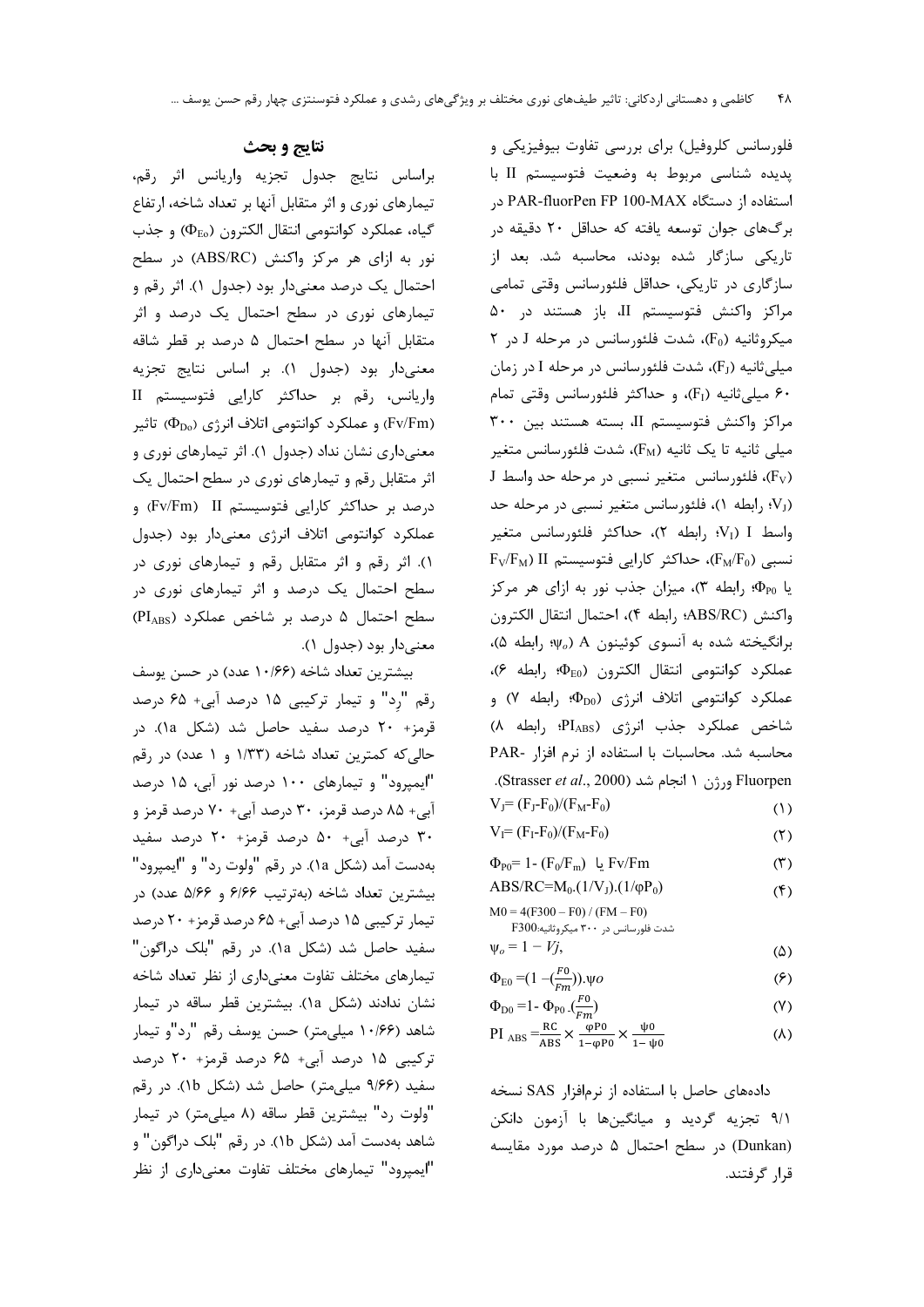قطر ساقه نشان ندادند (شكل lb). بيشترين ارتفاع (٣٢ سانتیمتر) در رقم "رد" و تیمار شاهد حاصل شد (شکل ١c). در حالي كه كمترين ارتفاع (١٧ و ١۶/۶۶ سانتي متر) در رقم "ایمپرود" و تیمارهای ۱۰۰ درصد نور آبی و ۳۰ درصد آبی+ ۷۰ درصد قرمز، بهدست آمد (شکل ۱c). در رقم "بلك دراگون" بيشترين ارتفاع (٢٨/۶۶ سانتي متر) در شاهد حاصل شد (شکل ١c). در رقم "ولوت رد" بیشترین ارتفاع (۲۶ سانتی متر) در تیمار ترکیبی ۳۰ درصد آبی+ ۵۰ درصد قرمز+ ۲۰ درصد سفید مشاهده شد (شکل ۱c).

نتايج .Rashidi *et al* (2017) نيز نشان داد كه تيمار ترکیبی قرمز و آبی بیشترین اثر را در افزایش قطر و ارتفاع نشای اطلسی داشتند. با این وجود واکنش گیاهان مختلف در برابر کاربرد طیفهای آبی و قرمز در محیط متفاوت از یکدیگر گزارش شده است ( & Randall Lopez, 2014). نتايج اين يژوهش اگرچه بيانگر تأثير مثبت کاربرد نور آبی و قرمز بههمراه سفید بر افزایش قطر ساقه در رقم "رد" بود، اما ارقام مختلف واكنشهاى متفاوتی نسبت به ترکیب نوری نشان دادند. فعالیت رنگدانههای کریپتوکروم بهدلیل نقش آنان در تحریک و یا جلوگیری ساخت هورمون جیبرلین، در تنظیم ارتفاع هييوكوتيل نقش مؤثر دارد (Ahmad et al., 2002). شدت نور آبی و مدت زمان حضور آن ( ,Jeong et al 2016) 2014; Fukuda et al., 2016) و همچنین حضور نور قرمز بهدليل تحريك فيتوكرومها (Folta & Spalding, 2001) در میزان عملکرد کریپتوکرومها مؤثر است. برخی از پژوهشگران در نتایج بررسی های خود سطح فعالیت کریتوکرومها و فیتوکرومها را به هم مربوط و همراهی نور

قرمز با آبی در سطح فعالیت هورمون جیبرلین و ایجاد تغيير در ارتفاع گياهان مؤثر مى دانند ( & Ahmad Cashmore, 1997). نتايج پژوهش حاضر نشان مىدهد كه پاسخ گويي ارقام نسبت به طيف نور (ساده يا تركيبي) كاملا متفاوت است براى نمونه در رقم "رد" با افزايش سطح نور آبی میزان ارتفاع کاهش یافته است، در صورتی كه اين الكو در مورد ساير ارقام صادق نيست. Rashidi et al. (2017) نیز بیان کردند که سطح حضور نور آبی نقش تعیین کننده در ویژگیهای رویشی نشاهای اطلسی تحت تیمار داشت به گونهای که افزایش میزان آن) نسبت نوری ۳۰ درصد آبی: ۷۰ درصد قرمز) منجر به ضعیفتر شدن نتایج در صفات مورد بررسی شد.

تستهای OJIP شامل اطلاعات ارزشمندی در مورد ساختار و عملکرد دستگاه فتوسنتز می باشند ( Stirbet et al., 2018; Goltsev et al., 2016). در حقيقت، اندازهگیری فلورسانس کلروفیل، اطلاعات کاملی در مورد وضعیت عملکردی دستگاه فتوسنتز، بهویژه PSII ارائه می دهد. O-J نشان دهنده کاهش سمت یذیرنده PSII است (و همچنین اطلاعاتی در مورد اتصال بین واحدهای فتوسنتز PSII ارائه مے دهد)، J-I با كاهش جزئي استخر پلاستوکوینون همراه است و I-P نشان دهنده کاهش از Yusuf et al., 2010, Ripoll et ) است ( Yusuf et al., 2010, Ripoll et  $. (al., 2016)$ 

بيشترين ميزان حداكثر فلورسانس متغير نسبى  $(F_v/F_m)$  (۱٬۵/۴۲) و حداکثر کارایی فتوسیستم (۴ $\Delta$ /۴۲) (F<sub>m</sub>/F<sub>0</sub>) (٠/٨١) در رقم "رد" و تيمار تركيبي ٣٠ درصد آبي و ۷۰ درصد قرمز بهدست آمد (شکل X−a, b). نتایج حاصله با .Khazaei et al (2021) روى نعناع مطابقت نشان داد.

| جدول ۱. نتایج تجزیه واریانس اثر رقم و نور بر برخی خصوصیات مورفولوژیک و راندمان کوانتومی آزمون OJIP برگ حسن وسف.        |
|------------------------------------------------------------------------------------------------------------------------|
| Table 1. Results of variance analysis effect of cultivar and light on some morphological traits and quantum efficiency |
| $\alpha$ f OIID of coleur                                                                                              |

| UI OJII UI OUGU.                 |     |                  |                      |            |                                 |           |                     |                    |            |           |
|----------------------------------|-----|------------------|----------------------|------------|---------------------------------|-----------|---------------------|--------------------|------------|-----------|
|                                  |     | Means of squares |                      |            |                                 |           |                     |                    |            |           |
| Source of variation              | d.f | stem<br>ð<br>È   | eter<br>diam<br>Stem | Height     | $(\Phi_{\text{P0}})$<br>Fm<br>匞 | (Fo<br>Fm | $\Phi_{D0}$         | $\Phi_{\text{E0}}$ | BS.        | ABS<br>Ξ  |
| $\overline{\text{Cultivar}}$ (a) |     | 166.05           | 5.49 <sup>°</sup>    | 291.45     | 0.008 <sup>ns</sup>             | 0.54      | 0.008 <sup>ns</sup> | 0.011              | .08        | 11.64     |
| Light (b) $a \times b$           |     | $10.14***$       | $5.68***$            | $30.31$ ** | $0.004$ **                      | $1.44$ ** | $0.004$ **          | $0.004$ **         | $0.29$ **  | 3.95      |
|                                  | 16  | $2.82***$        | $1.32^*$             | $14.91***$ | $0.003$ **                      | $0.84**$  | $0.003$ **          | $0.003$ **         | 零零<br>0.11 | $3.70$ ** |
| Error                            | 47  | 0.79             | 0.59                 | 1.26       | 0.0005                          | 0.19      | 0.0005              | 0.0009             | 0.03       | 1.17      |
| C.V(%)                           |     | 19.35            | 9.95                 | 4.66       | 3.08                            | 10.26     | 9.78                | 6.06               | 8.31       | 24.42     |

\*\*، \* و 18: بهترتیب تفاوت معنیدار در سطح احتمال ۱ و ۵ درصد و نبود تفاوت معنیدار

\*\*, \* and ns: Significantly difference at the 1 and 5 % of probability levels and non-significantly difference, respectively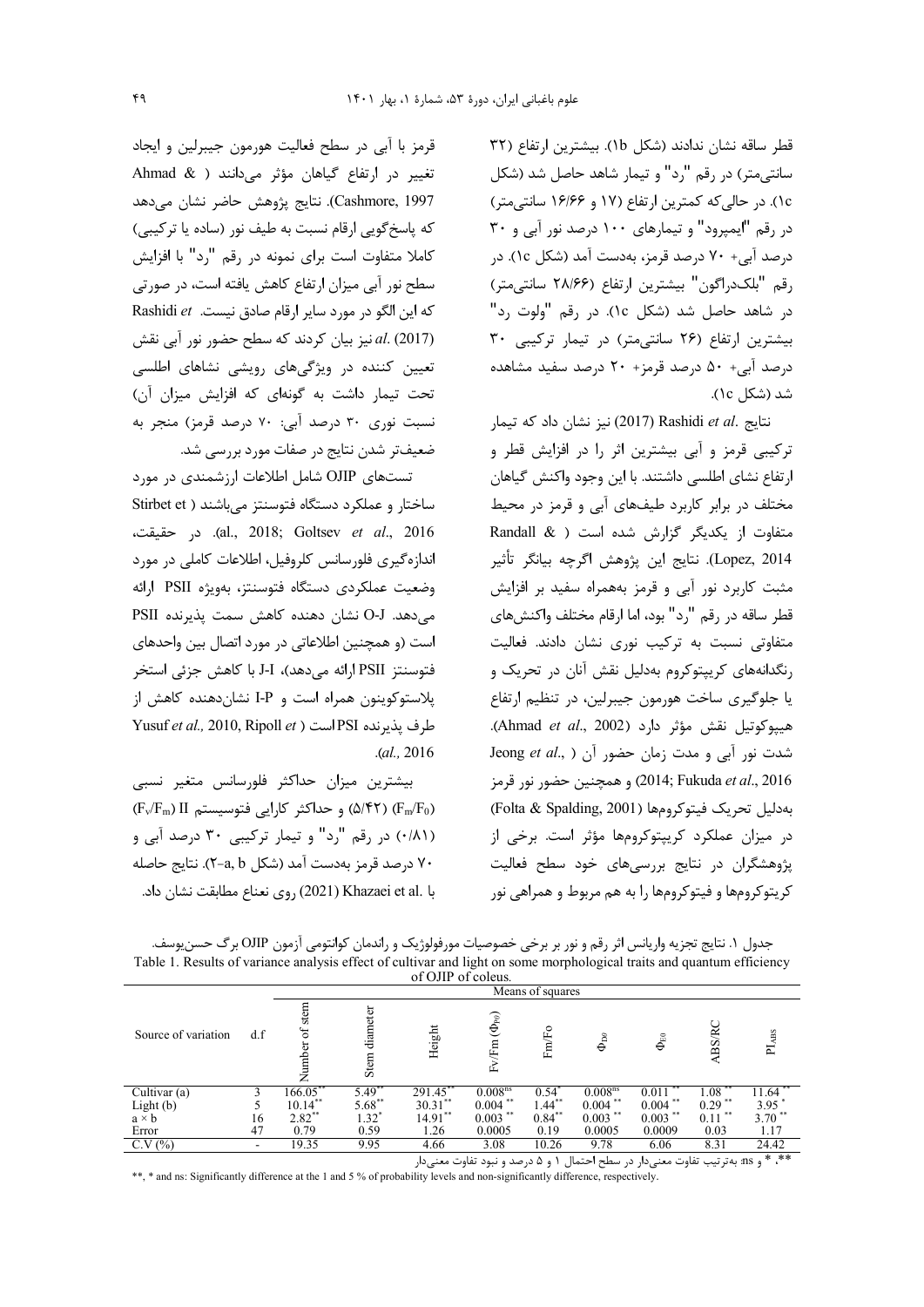

کاظمی و دهستانی اردکانی: تاثیر طیفهای نوری مختلف بر ویژگیهای رشدی و عملکرد فتوسنتزی چهار رقم ح  $\Delta$  . ۰ن يود

شكل ١. مقايسه ميانگين اثر متقابل رقم و نور (Control: شاهد نور معمولي گلخانه، B %100: ١٠٠ درصد نور آبي، %85+ B %15 R: ۱۵ درصد نور آبی + ۸۵ درصد نور قرمز، R %B +70رm + 30 درصد نور آبی + ۷۰ درصد نور قرمز، W %B +65 +65 5 15. ۱۵ درصد نور آبی + ۶۵ درصد نور قرمز + ۲۰ درصد نور سفید و R + 20% R + 20% B +50 درصد نور آبی + ۵۰ درصد نور قرمز + ۲۰ درصد نور سفید) بر a. تعداد شاخه، b. قطر ساقه و c. ارتفاع حسن یوسف.

Figure 1. Mean comparison interaction effect of cultivar and light (Control: Greenhouse light, 100% B (Blue), 15% B (Blue) +85% R (Red), 30% B (Blue) +70% R (Red), 15% B (Blue) +65% R (Red) + 20% W (White) and 30% B (Blue) +50% R (Red) + 20% W (White)) on (a). Number of branches, (b). Stem diameter and (c). Height of coleus.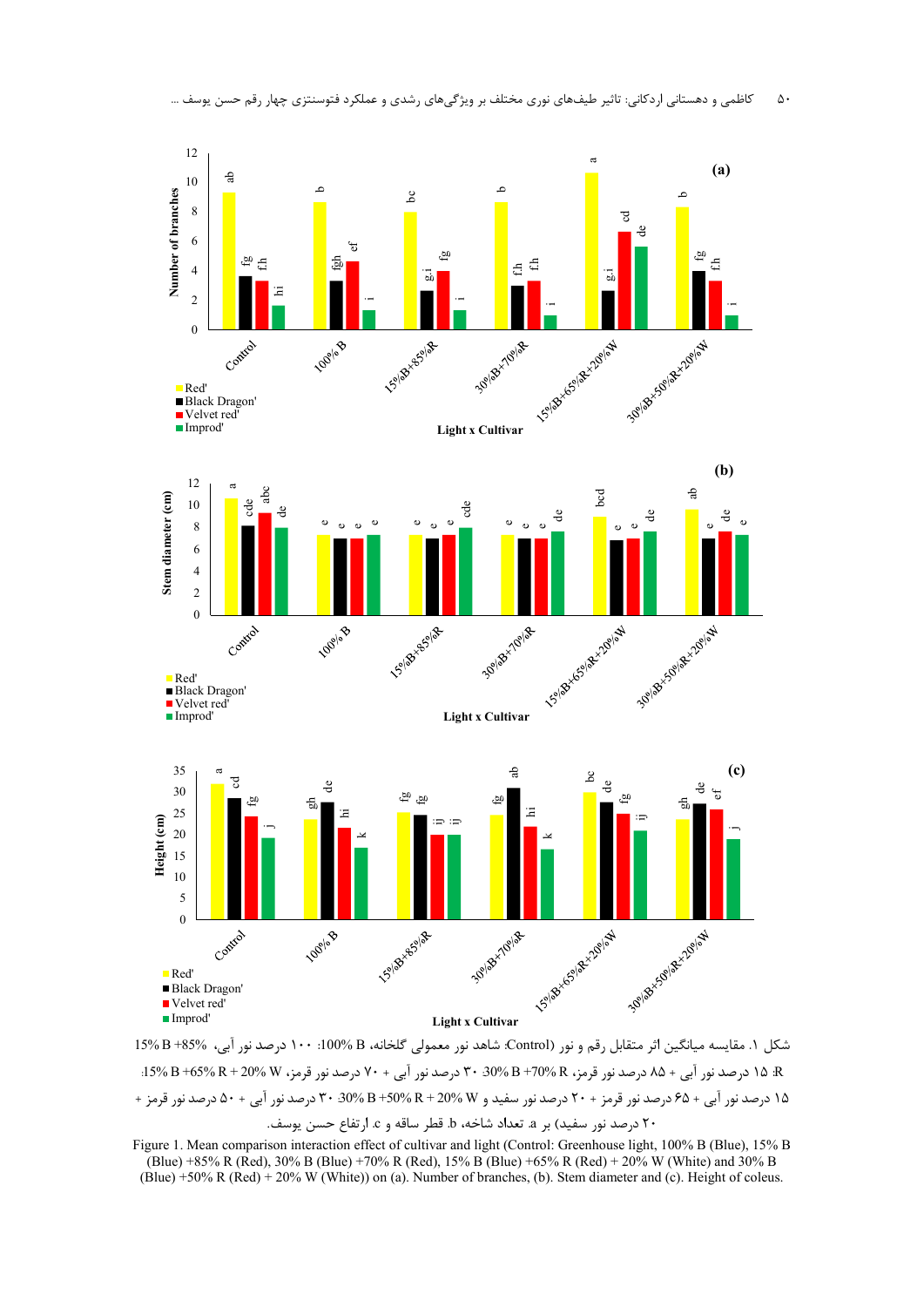$"$ کمترین مقدار  $F_{m}/F_{0}$  در تیمار شاهد رقم "رد (٣/٣٢) و تيمار تركيبي ٣٠ درصد آبي+ ۵٠ درصد قرمز+ ٢٠ درصد سفيد در رقم "ولوت رد" (٣/٢٩) و کمترین مقدار F<sub>v</sub>/F<sub>m</sub> (۰/۶۹) در رقم "ولوت رد" و تیمار ترکیبی ۳۰ درصد آبی+ ۵۰ درصد قرمز+ ۲۰ درصد سفید مشاهده شد (شکل ۲a, b). در رقم "بلک  $F_v/F_m$  و "ولوت رد" بالاترين مقادير  $F_m/F_0$  و  $F_w/F_m$ در شاهد حاصل شد (شكل ۲a, b). در رقم "ايمپرود" نیز بیشترین مقدار F $_{\rm m}/\rm F_{\rm m}$  و F $_{\rm v}/\rm F_{\rm m}$  در تیمار ترکیبی ۳۰ درصد آبی+ ۵۰ درصد قرمز + ۲۰ درصد سفید به-دست آمد (شكل ۲a, b).

مقدار Fm/Fo در شاهد رقم "رد"، ۱۰۰ درصد آبی و تیمار ترکیبی ۱۵ درصد آبی+ ۶۵ درصد قرمز+ ۲۰ درصد سفيد در رقم "ايمپرود" و "بلک دراگون" و تيمار ترکیبی ۳۰ درصد آبی+ ۵۰ درصد قرمز+ ۲۰ درصد سفيد در رقم "ولوت رد" كاهش يافت. اين كاهش می تواند به آسیب رساندن به مراکز واکنش و افزایش تعداد مراكز واكنش غيرفعال مربوط باشد كه منجر به افزایش فلورسانس و همچنین کاهش انتقال انرژی تحریک شده از مجموعه آنتن به سمت مراکز واکنش .(Kalaji et al., 2016; Aliniaeifard et al., 2018). در شرایط ایدهآل و بدون تنش اضافی، استخر PSII کل می تواند بدون بازدارندگی نوری قابل تشخیص کاملاً Aliniaeifard et al., ) غيرفعال شده و بازيابي شود 2018). در صورتی که گیاهان تحت تنشهایی مانند کمبود آب قرار گیرند، ممکن است جمعیت زیادی از سلولهای غیر فعال PSII در داخل پشتههای تیلاکوئید جمع شوند و باعث اتلاف انرژی نور تحت شرایط بازدارندگی نوری شوند (Bayat et al., 2018). صدمه به غشای تیلاکوئید و غیرفعال سازی مراکز واکنش PSII انتقال انرژی بالادست PSII ,ا محدود می کند ( Rapacz et al., 2015). ثابت شده است که اثر نور آبی بر باز کردن روزنهها وابسته به مزوفيل نمي باشد و اين نور قابليت اين را دارد که بهطور مستقیم باعث متورم شدن سلول های نگهبان روزنه و در نتیجه باز شدن آنها شود. این نتایج توسط آزمایشات انجام گرفته روی سلول های نگهبان روزنه جدا شده از مزوفیل که در معرض نور آبی قرار گرفتند، بهدست آمد. نور قرمز قابلیت متورم نمودن

سلولهای نگهبان روزنه جدا شده از مزوفیل را نداشت (Mott, 2009). نور آبی میتواند باعث ورود پتاسیم به سلولهای (نگهبان روزنه و خروج پروتون) با فعالسازی یمپهای پروتونی غشای پلاسمائی و در نتیجه باز شدن روزنه گردد (Mott, 2009).

"حداكثر بازده كوانتومي" فتوسيستم II، بهعنوان "حداكثر عملكرد كوانتومى" يا "عملكرد كوانتومى بالقوه"، كه نسبت فلورسانس متغير و حداكثر كلروفيل را توصيف مي كند (Feyziyev, 2020). در اينجا، كاهش قابل توجهی در φ<sub>Eo</sub> (Fv/Fm) و φ<sub>Eo</sub> در تیمار شاهد رقم "رد" مشاهده شد که نشانگر کاهش کارایی عملکرد كوانتومي فتوشيمي PSII است. گياهان در شرايط تنش، راندمان عملكرد كوانتومى موثر PSII، سرعت انتقال الکترون و بازده کوانتومی یا نسبت شار را کاهش مي دهند (Solomon, 1999). گياهان پرورش يافته تحت نور أبي مقدار كلروفيل پائينتري نسبت به گياهان پرورش یافته تحت نور ترکیبی دارند و در نتیجه فتوسنتز Hogewoning et al., ) ورشد آنها نيز كمتر است 2010). یکی از دلایل کاهش فتوسنتز در اثر نور آبی ممکن است افزایش اتلاف انرژی نورانی به صورت گرما و حفاظت حاصله به علت فعال شدن فرونشاندن غیرفتوشیمیائی در گیاه باشد. در مطالعات دیگر نیز افزایش فرونشاندن غیرفتوشیمیائی در اثر نور آبی گزارش گردیده است (Allen et al., 2008).

تست OJIP به عنوان پروکسی برای شناسایی انرژیهای زیستی PSII نشان داده شده است و نشان دهنده تغییر در وضعیت و عملکرد مراکز واکنش PSII، آنتن و همچنین در دو طرف دهنده و پذیرنده PSII است. در پژوهش حاضر مشخص شد که زنجیره انتقال الكترون (ETC) بهطور مناسب در گیاهانی كه تحت شرایط کنترل رشد می کنند، کار می کند.

 $(\Phi_{Eo})$  بيشترين عملكرد كوانتومى انتقال الكترون ( $\Phi_{Eo}$ (۱۵۶) در رقم "بلک دراگون" و تیمار ترکیبی ۳۰ درصد آبی + ۵۰ درصد قرمز + ۲۰ درصد سفید بهدست آمد که نشان دهنده کارایی مطلوب فتوسنتز در این تیمار میباشد (شکل ۳a). کمترین مقدار  $\Phi_{\rm E}$  (۲۴۲) در رقم "رد" و تیمار شاهد و "ایمپرود" در تیمار ترکیبی ۱۵ درصد آبی + ۶۵ درصد قرمز + ۲۰ درصد سفید مشاهده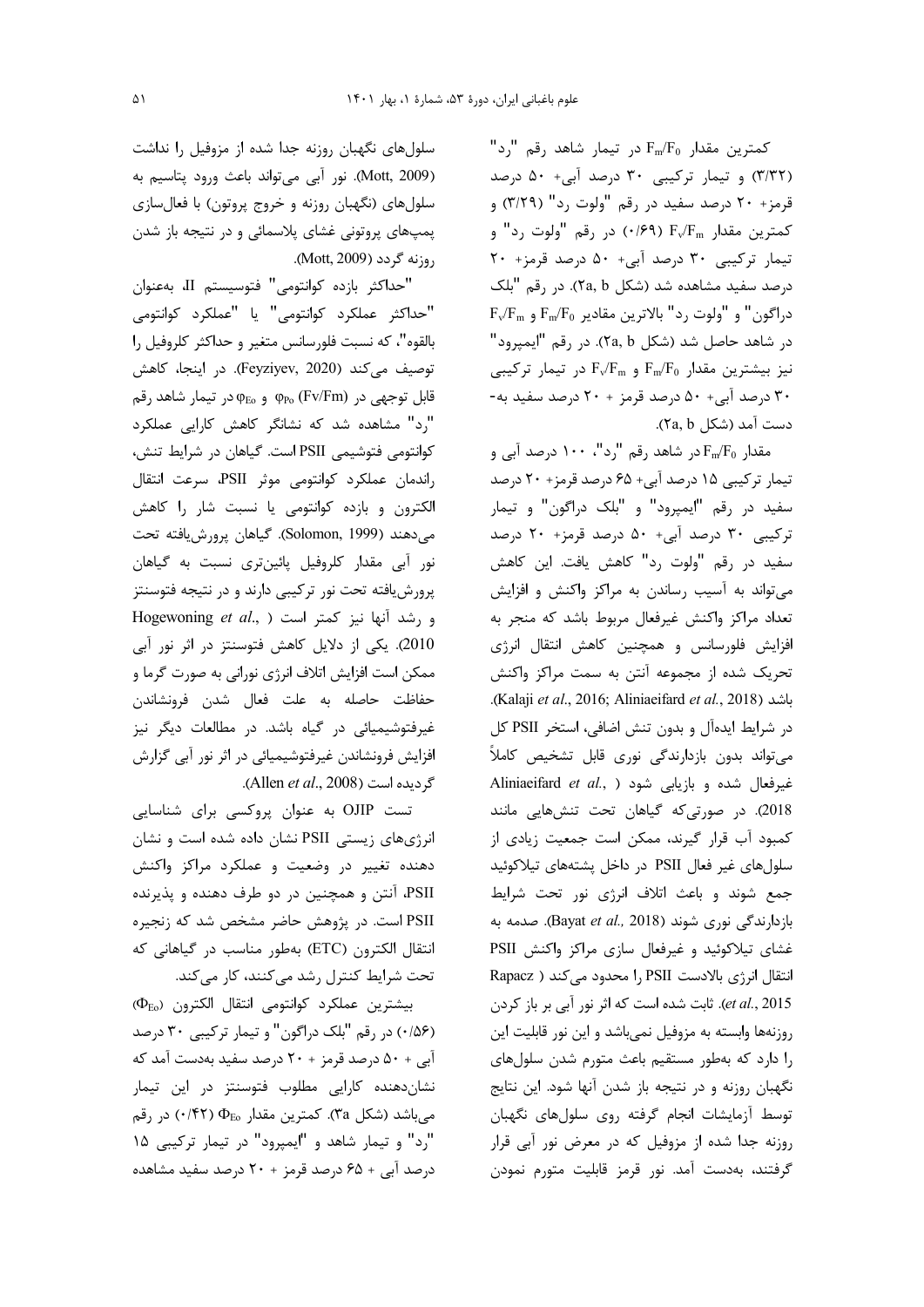$\Phi_{\text{Eo}}$  شد (شکل ۳۵). در رقم "ولوت رد" بالاترین میزان در شاهد حاصل شد (۰/۵۶) (شكل ۳a). در رقم ایمپرود" نیز بیشترین مقدار . $\Phi_{\rm E}$  (۰/۵۱) در تیمار" ترکیبی ۳۰ درصد آبی + ۵۰ درصد قرمز + ۲۰ درصد سفید بهدست آمد (شکل ۳a). در رقم "رد" بیشترین میزان  $\Phi_{\rm E}$  در تیمار ترکیبی ۳۰ درصد آبی $\cdot$ ۷۰ درصد قرمز مشاهده شد (شكل ٣a).

مي تواند الكترون را به زنجيره انتقال الكترون منتقل كند (Arslan et al., 2020). نشان داده شده است که در  $Chenopodium$  شرایط تنش خشکی میزان  $\Phi_{\rm E}$  در گیاه و لاينهاى اينبرد) (Manaa et al., 2021) quinoa آفتابگردان (Arslan *et al.*, 2020) كاهش يافت. بهدام افتادن الكترون منجر به حركت الكترون فراتر از QA شده و باعث ورود به زنجیره انتقال الکترون مے گردد.

میباشد، نشان می دهد که یک اکسیتون به دام افتاده





شكل ۲. مقايسه ميانگين اثر متقابل رقم و نور (Control: شاهد نور معمولي گلخانه، B %100؛ ١٠٠ درصد نور آبي، R %85+ B: ۱۵ درصد نور آبی + ۸۵ درصد نور قرمز، B +70% B +70% درصد نور آبی + ۷۰ درصد نور قرمز، W %N +65% 5% 5%. ۱۵ درصد درصد نور آبی + ۶۵ درصد نور قرمز + ۲۰ درصد نور سفید و R + 20% R + 20% B + 30% ۲۰ درصد نور آبی + ۵۰ درصد نور قرمز + ۲۰ درصد نور سفيد) بر a حداكثر فلورسانس متغير نسبي (Fm/F0) و b حداكثر كارايي فتوسيستم Fv/Fm)II) حسن يوسف.

Figure 2. Mean comparison interaction effect of cultivar and light (Control: Greenhouse light, 100% B (Blue), 15% B (Blue) +85% R (Red), 30% B (Blue) +70% R (Red), 15% B (Blue) +65% R (Red) + 20 W (White) and 30% B (Blue) +50% R (Red) + 20% W (White)) on a. Relative maximal variable fluorescence ( $F_m/F_0$ ), b. Maximum quantum yield of photosystem II  $(F_v/F_m)$  of coleus.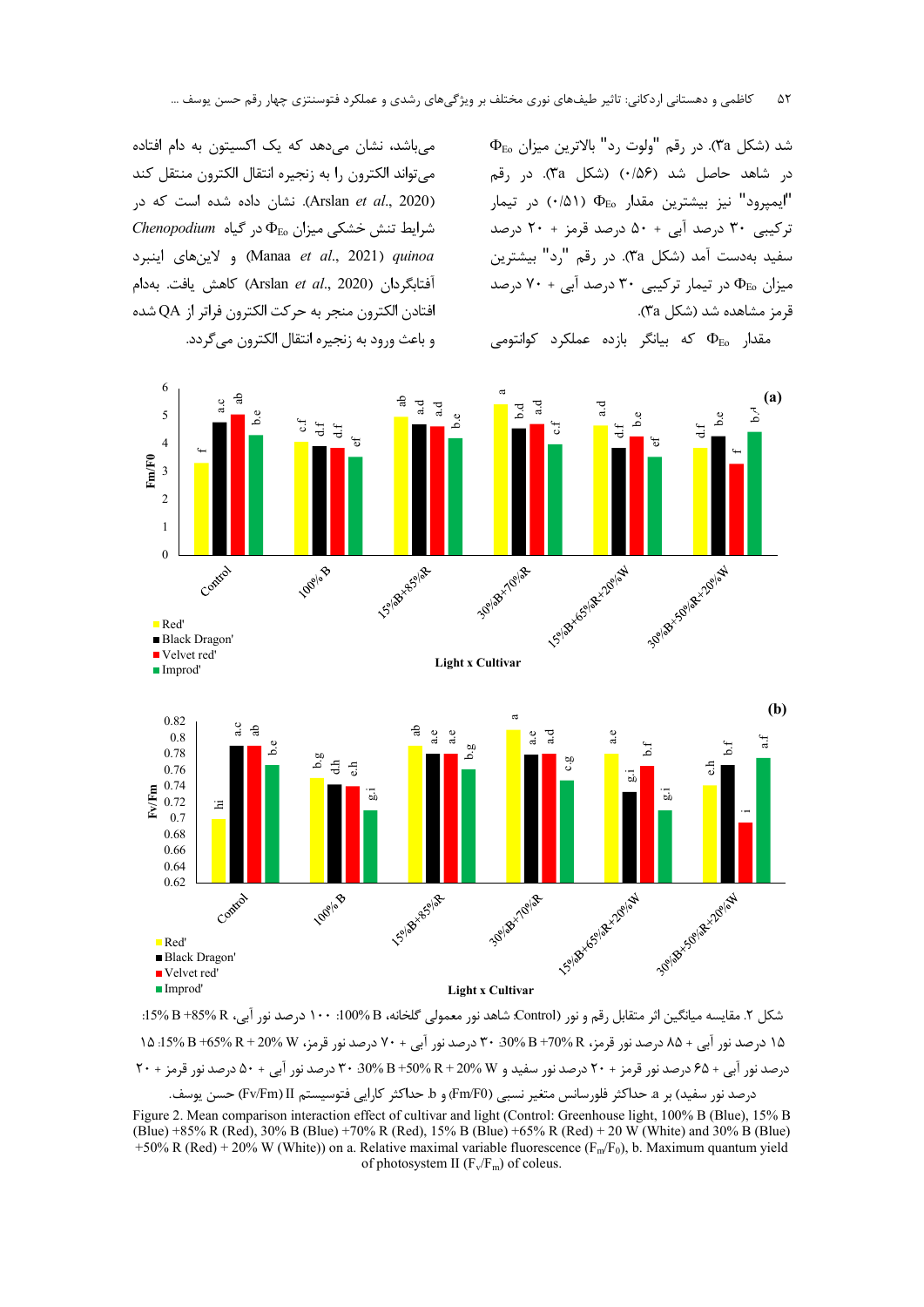

شکل ۳. مقایسه میانگین اثر متقابل رقم و نور (Control: شاهد نور معمولی گلخانه، B %100: ۱۰۰ درصد نور آبی، R %85+B %15: ۱۵ درصد نور آبی + ۸۵ درصد نور قرمز، R +70% B +70% ورصد نور آبی + ۷۰ درصد نور قرمز، W %X + 59% B +65 15 درصد نور آبی + ۶۵ درصد نور قرمز + ۲۰ درصد نور سفید و R + 20% R + 20% B +50 درصد نور آبی + ۵۰ درصد نور قرمز + ۲۰ درصد نور سفيد) بر a عملكرد كوانتومي انتقال الكترون (Þ $_{\rm Eo}$ ) و b. عملكرد كوانتومي اتلاف انرژى (Փ $_{\rm Do}$  حسن يوسف.

رقم "رد" بالاترين ميزان .4D (٠/٣٠١) در شاهد حاصل شد (شکل ٣b). در رقم "بلک دراگون" نيز  $10$  بیشترین مقدار  $\Phi_{\text{Do}}$  (۱۲۶٪) در تیمار ترکیبی ۱۵ درصد آبی+ ۶۵ درصد قرمز+ ۲۰ درصد سفید بهدست .<br>آمد (شکل ۳b). در رقم "ایمپرود" بیشترین میزان 16 (۲۸) در تیمار ۱۰۰ درصد آبی و ترکیبی ۱۵ $\Phi_{\rm Do}$ درصد آبی+ ۶۵ درصد قرمز+ ۲۰ درصد سفید مشاهده شد (شکل ۳b). در برگهای اسفناج رشد یافته تحت شرایط نور ترکیبی قرمز (۹۰ درصد) و آبی (۱۰ درصد)

 $(\Phi_{Do})$  بیشترین عملکرد کوانتومی اتلاف انرژی (۰/۳۰۴) در رقم "ولوت رد" و تيمار تركيبي ٣٠ درصد آبی+ ۵۰ درصد قرمز+ ۲۰ درصد سفید بهدست مد (شکل ۳b). کمترین مقدار  $\Phi_{\rm Do}$  (۰/۱۸) در رقم د" و تیمار ترکیبی ۳۰ درصد آبی+ ۷۰ درصد قرمز" حاصل شد که نشاندهنده کارایی مطلوب فتوسنتز میباشد (شکل ۳b). در پژوهشی روی خیار مشخص شد که میزان کارایی فتوسنتز در نور آبی و قرمز افزایش بافته است (Wang and Kaufman, 2016). در

Figure 3. Mean comparison interaction effect of cultivar and light (Control: Greenhouse light, 100% B (Blue), 15% B (Blue) +85% R (Red), 30% B (Blue) +70% R (Red), 15% B (Blue) +65% R (Red) + 20% W (White) and 30% B (Blue) +50% R (Red) + 20% W (White)) on (a). Quantum yield of electron transport ( $\Phi_{E_0}$ ) (b). quantum yield of energy dissipation of coleus (ΦD0).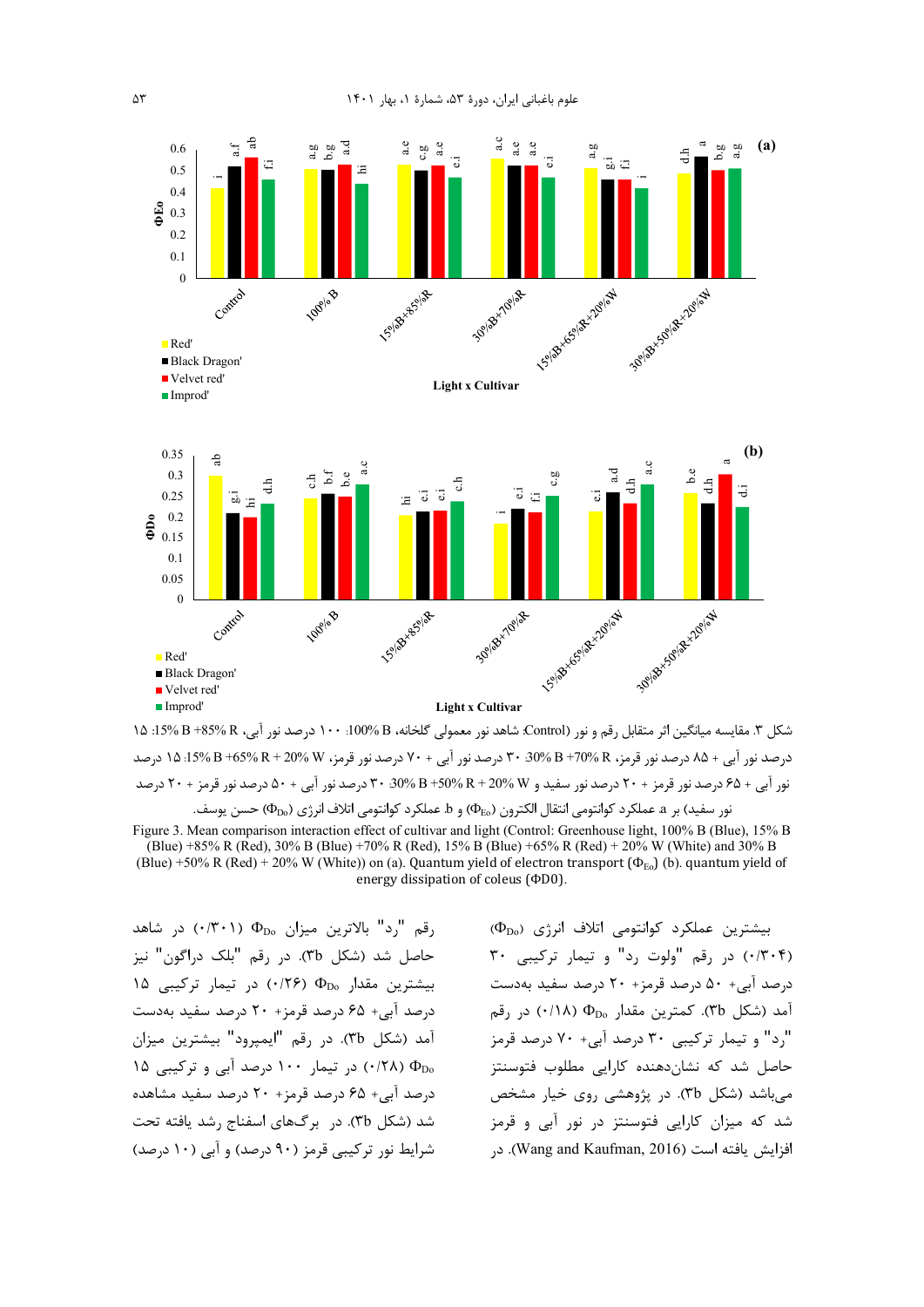نسبت به گیاهانی که فقط در معرض نور قرمز قرار گرفته بودند ظرفیت فتوسنتزی بالاتری بهدست آمد (Matsuda et al., 2008). شار انرژی ویژه در هر مرکز واکنش (RC) که توسط میزان جذب نور به ازای هر مركز واكنش(ABS/RC) ، گرفتن الكترون به ازاي هر  $\epsilon$ و انرژی (TR0/RC = M0. (1/VJ)) و انرژی اتلاف شده به ازای هر مرکز واکنش (DI<sub>0</sub>/RC) اندازه-گیری میشود بر اساس خروجی القای سریع فلورسانس كلروفيل اندازهگيري شد. پارامتر ABS/RC اندازه آنتن موثر مركز واكنش فعال را تعريف مى كند. افزايش قابل توجه ABS/RC كاهش اندازه آنتن را نشان میدهد و میتواند ناشی از غیرفعال سازی PSII و انتقال انرژی تحریک شده از PSII غیرفعال به واحدهاي PSII فعال باشد (Öz et al., 2014). تيمار رقم "ایمپرود" با ۱۰۰ درصد نور آبی، ترکیبی از ۱۵ درصد آبی + ۶۵ درصد قرمز + ۲۰ درصد سفید و شاهد منجر به بیشترین میزان جذب نور به ازای هر مرکز واكنش (ABS/RC) شد (شكل fa). كمترين ABS/RC (١/۶٩) در رقم "ولوت رد"و تيمار شاهد مشاهده شد (شكل fa). در رقم "رد" بالاترين ميزان ABS/RC (۲/۳۹) در شاهد حاصل شد (شکل ۴a). در رقم "بلک دراگون" و "ولوت رد" نيز بيشترين ABS/RC (بهترتیب ۲/۳۹ و ۲/۵۰) در تیمار ترکیبی ۱۵ درصد آبی + ۶۵ درصد قرمز + ۲۰ درصد سفید بهدست آمد (شکل ۴a). بهخوبی مستند شده است که افزایش ABS/RC ممكن است ناشي از افزايش ABS يا كاهش RC باشد. از آنجا که افزایش واقعی ABS غیر محتمل است، احتمالاً كاهش RC فعال اتفاق مى افتد (يعنى افزايش RC غيرفعال). از دلايل افزايش ABS/RC تخریب کلروفیل از طریق پیری زودرس برگ ناشی از تنش (Boureima et al. 2012) و گروهبندی مجدد آنتن از مراكز واكنش غيرفعال PSII به فعال مىباشد (Kalaji et al., 2016). از این رو، افزایش ABS/RC در تیمار با ۱۰۰ درصد نور آبی ("ایمپرود")، ترکیبی از ۱۵ درصد آبی + ۶۵ درصد قرمز + ۲۰ درصد سفید (ارقام "ايميرود"، "بلک دراگون" و "ولوت رد") و شاهد ("رد" و "ايمپرود") را ميتوان مربوط به كاهش اندازه موثر آنتن و همچنین غیرفعال سازی PSII

دانست (Cicek et al., 2019). نشان داده شده است که وجود هر دو نور قرمز و آبی برای افزایش مقدار فتوسنتز خالص ضروری میباشند و این در صورتی است که مقدار نور قرمز حداقل ۷۰ درصد کل شدت تابش نهائی باشد (Savvides et al., 2012).

PIABS بیان کلی جذب انرژی، به دام انداختن و تبدیل آن به مراحل انتقال الکترون است. حساسیت PIABS ممکن است به عنوان یک نشانگر برای غربالگری ارقام در برابر طیفهای نوری استفاده شود. بيشترين شاخص عملكرد (PIABS) (۶/۲۲ در رقم "ولوت رد" و تيمار شاهد حاصل شد (شكل ۴b). كمترين شاخص عملكرد (١/٣۴) در رقم "ايمپرود" و تیمار ترکیبی ۳۰ درصد آبی + ۵۰ درصد قرمز + ۲۰ درصد سفید مشاهده شد (شکل ۴b). در رقم "رد" بالاترین میزان PIABS (۴/۸۵) در تیمار ۳۰ درصد آبی + ٧٠ درصد قرمز حاصل شد (شكل ۴b). در رقم "بلك دراگون" و "ايمپرود" نيز بيشترين شاخص عملكرد (به ترتیب ۵/۵ و ۳/۰۱) در تیمار ترکیبی ۳۰ درصد آبی + ۵۰ درصد قرمز + ۲۰ درصد سفید بهدست آمد (شكل ۴b).

PI<sub>ABS</sub> نسبت به تغيير غلظت مراكز واكنش، فتوشيمي اوليه و انتقال الكترون حساس است. تغييرات در جذب و به دام انداختن انرژی در نتیجه قرار گرفتن در معرض شدت نور کم میتواند بر PI<sub>ABS</sub> تأثیر منفی بگذارد. کاهش PI<sub>ABS</sub> عمدتاً ناشی از کاهش کارایی فتوشيميايي يا انتقال الكترون فتوسنتز در شدت نور كم است. این نشان میدهد که ساختار سیستم، فعالیت بالقوه PSII، بازدارندگی نوری فتوسنتز و عملکرد PSII ممكن است تحت شدت نور كم آسيب ببيند يا نتواند Appenroth et al., 2003; Meng et al., ) كاملاً بالغ شود 2007). كاهش ميزانPI<sub>ABS</sub> بان ممکن است بهدلیل جذب بیشتر انرژی نورانی (ABS/RC)، شار انرژی اتلاف شده (DI0/RC) و انتقال الكترون كمتر (ET0/RC) در هر مركز واكنش باشد که در نتیجه منجر به کاهش عملکرد کوانتومی Appenroth et al., ) فوتونهای جذب شده می گردد 2007). از نظر كلي جريان (2003; Oukarroum et al., 2007  $\overline{\text{DI}_0/\text{RC}}$  به  $\overline{\text{LT}_0/\text{RC}}$  ،  $\overline{\text{TR}_0/\text{RC}}$  به  $\overline{\text{ABS}/\text{RC}}$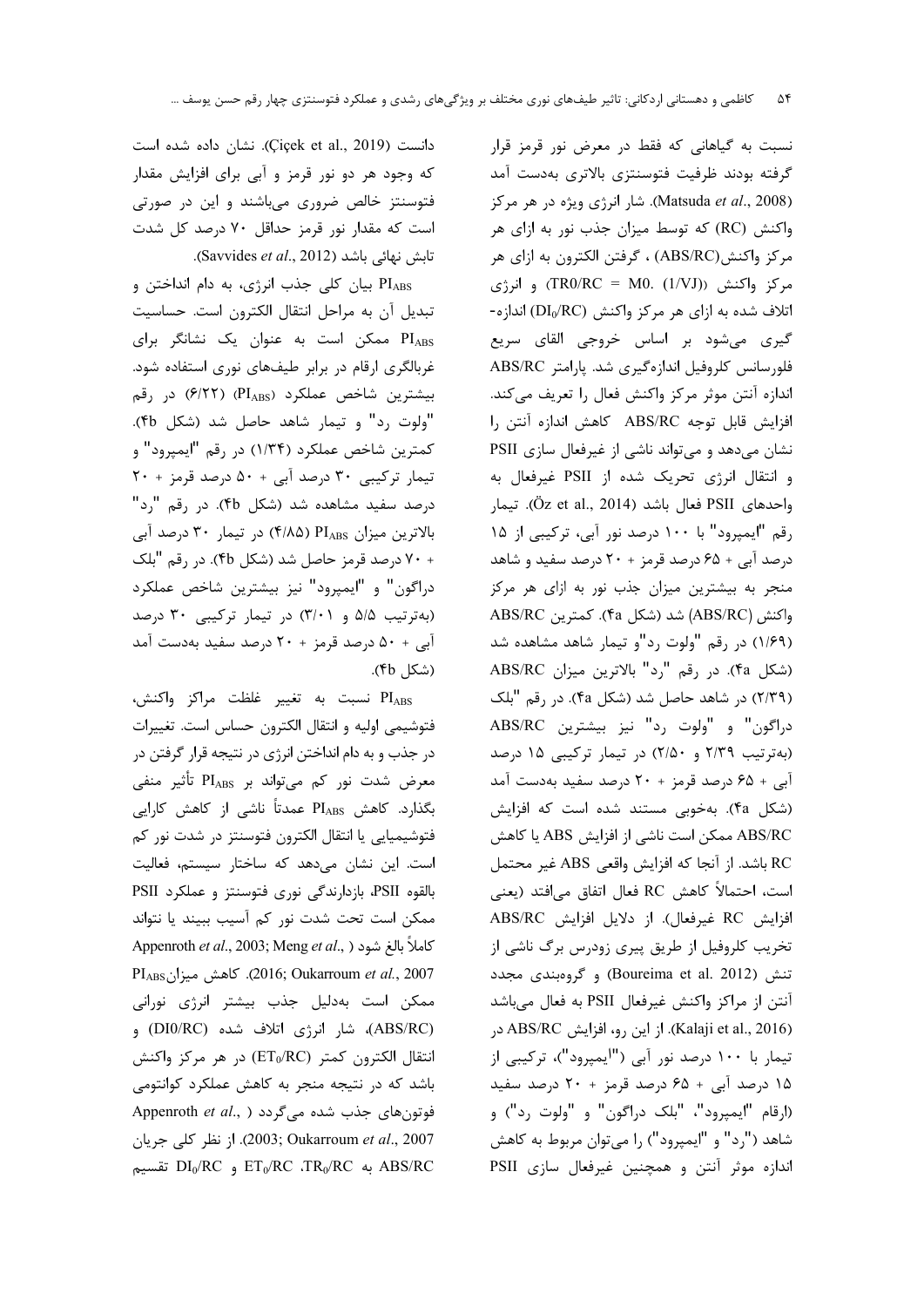(ارقام "بلک دراگون" و "ایمپرود") میباشد که باعث کاهش نیروی محرک در هر مرکز واکنش میشود و آن انرژی را بیشتر به سمت فتوسیستم I هدایت می کند. از آنجا که PIABS می تواند به عنوان شاخص زندگی PSII استفاده شود، این نتایج حاکی از آن است که تیمارهای شاهد ("ولوت رد")، ۳۰ درصد نور آبی + ۷۰ درصد نور قرمز ("رد")، ۳۰ درصد نور آبی + ۵۰ درصد نور قرمز + ٢٠ درصد نور سفيد (ارقام "بلک دراگون" و "ایمیرود")، تیمارهای مناسبی برای پشتیبانی از عملکرد طبیعی فتوسنتز میباشند.

مے شود و شار ABS به DI و TR تبدیل مے شود. میزان جذب نور به ازای هر مرکز واکنش ABS/RC، در تیمارهای شاهد ("ولوت رد")، ۳۰ درصد نور آبی+ ۷۰ درصد نور قرمز ("رد")، ۳۰ درصد نور آبی + ۵۰ درصد نور قرمز + ٢٠ درصد نور سفيد (ارقام "بلک دراگون" و "ايميرود") كاهش يافت (شكل a, b). این نشان دهنده عملکرد کارآمد سیستم انتقال الكترون تحت تيمارهاى شاهد ("ولوت ,د")، ٣٠  $\sim$  ۲۰ درصد نور آبی + ۷۰ درصد نور قرمز (",د")، ۳۰ درصد نور آبی + ۵۰ درصد نور قرمز + ۲۰ درصد نور سفید



شكل ۴. مقايسه ميانگين اثر متقابل رقم و نور (Control شاهد نور معمولي گلخانه، B %100؛ ١٠٠ درصد نور آبي، R %85+ B %15؛ ١۵ درصد نور آبی + ۸۵ درصد نور قرمز، R %10+ B %00 + 70 درصد نور آبی + ۷۰ درصد نور قرمز، W %10 + 50 %15 + 15 %15. ۱۵ نور آپی + ۶۵ درصد نور قرمز + ۲۰ درصد نور سفید و R + 20% R + 20% B + 30% ۳۰ درصد نور آپی + ۵۰ درصد نور قرمز + ۲۰ درصد نور سفید) بر a. جذب نور به ازای هر مرکز واکنش (ABS/RC) و b. شاخص عملکرد (PI<sub>ABS</sub>) حسن یوسف.

Figure 4. Mean comparison interaction effect of cultivar and light (Control: Greenhouse light, 100% B (Blue), 15% B (Blue) +85% R (Red), 30% B (Blue) +70% R (Red), 15% B (Blue) +65% R (Red) + 20% W (White) and 30% B (Blue) +50% R (Red) + 20% W (White)) on (a). Absorption flux per reaction center (ABS/RC) (b). Performance index (PIABS) of coleus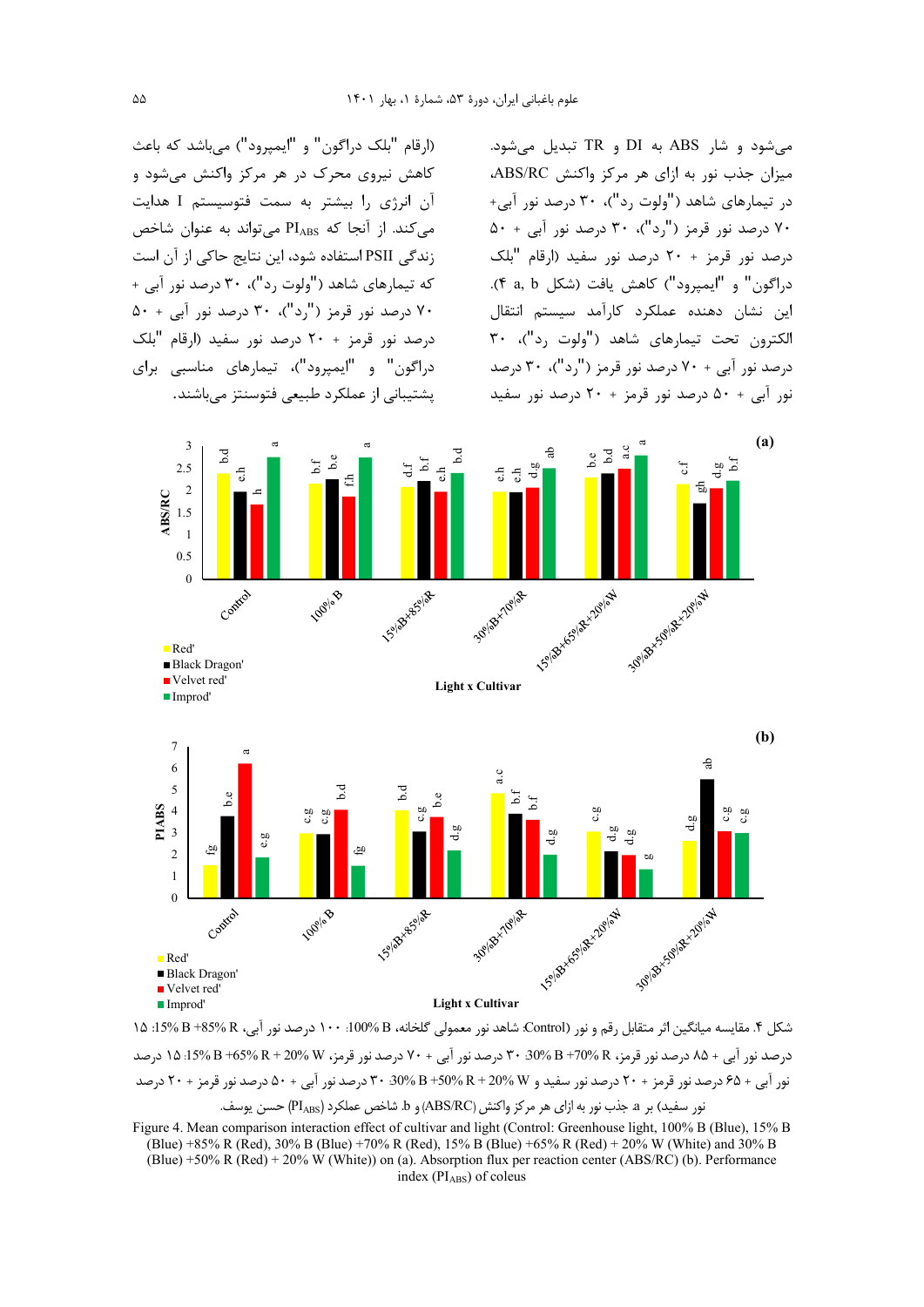" رد" و تیمار ترکیبی ۱۵ درصد آبی+ ۶۵ درصد قرمز+ ٢٠ درصد سفيد بهدست آمد. بيشترين ارتفاع (٣٢ سانتے متر) در ارقام "د" و "بلک دراگون" در تیمار شاهد مشاهده شد. بیشترین میزان شاخص حداکثر کارایی کوانتومی فتوسیستم II و حداکثر فلورسانس متغير نسبى (FM/Fo) در تيمارهاى تركيبى ٣٠ درصد آبی+ ۷۰ درصد قرمز (رقم "رد")، شاهد (ارقام "بلک دراگون" و "ولوت رد") و تیمار ترکیبی ۳۰ درصد آبی+ ۵۰ درصد قرمز+ ۲۰ درصد سفید (رقم "ایمیرود") بهدست آمد. میزان جذب نور به ازای هر مرکز واکنش (ABS/RC) در رقم "ایمیرود" با ۱۰۰ درصد نور آبی، ترکیبی از ۱۵ درصد آبی + ۶۵ درصد قرمز + ۲۰ درصد سفید و شاهد بیشتر از سایر تیمارها بود. از آنجا که PIABS می تواند به عنوان شاخص زندگی PSII استفاده شود، نتایج حاصل از پژوهش حاضر حاکی از آن است که تیمارهای شاهد ("ولوت رد")، ۳۰ درصد نور آبی + ۷۰  $\Delta \cdot + \Delta$ درصد نور قرمز ("رد")، ۳۰ درصد نور آبی $\Delta \cdot + \Delta$  درصد نور قرمز + ٢٠ درصد نور سفيد (ارقام "بلک دراگون" و "ایمپرود")، تیمارهای مناسبی برای پشتیبانی از عملکرد طبیعی فتوسنتز مے باشند. فيتوكرومها با جذب نور قرمز باعث بيانmRNA مربوط به پروتئینهای کلروفیل برداشتکننده نور مي گردند (Apel & Kloppstech, 1980). نور قرمز و نور سفید با اثر بر روی پیش،مادههای تولید کلروفیل شامل 5- آمينولئونيک (ALA)، پرتوکلروفيلد، پرتوپروفيرين IX و پرتوپروفيرين منيزيم IX باعث افزايش بيوسنتز كلروفيل مي گردند (Fan et al., 2013). كلروفيلها و کارتنوئیدها با حضور در مجموعه برداشت کننده نور، نقش بسيار مهمي در كارايي فتوسنتز، جذب و انتقال الكترون دارند (Biswal et al., 2012).

# نتیجەگیرى كلى

با توجه به اهمیت نور در پرورش گیاهان آپارتمانی خصوصا حسن يوسف و تاثير طيف مناسب نور در بهبود کارایی عملکرد فتوسنتز و وضعیت برگ@ا، ارزیایی کارایی فتوسنتز با استفاده از آزمون OJIP روش مناسب*ی* میباشد. بیشترین تعداد شاخه در حسن یوسف ا,قام ' رد"، "ولوت رد" و "ايمپرود" و در تيمار تركيبى ١٥ درصد آبی+ ۶۵ درصد قرمز+ ۲۰ درصد سفید حاصل شد. بیشترین قطر ساقه در تیمار شاهد حسن پوسف رقم

### **REFERENCES**

- 1. Ahmad, M., & Cashmore, A.R. (1997). The blue-light receptor cryptochrome 1 shows functional dependence on phytochrome A of ohytochrome B in Arabidopsis thaliana. The Plant Journal, 11, 421-427.
- 2. Ahmad, M., Grancher, N., Heil, M., Black, R. C., Giovani, B., Galland, P., & Lardemer, D. (2002). Action spectrum for cryptochrome-dependent hypocotyl growth inhibition in arabidopsis. Plant Physiology, 129, 774-785.
- 3. Aliniaeifard, S., Seif, M., Arab, M., Zare Mehrjerdi, M., Li, T., & Lastochkina, O. (2018). Growth and photosynthetic performance of Calendula officinalis under monochromatic red light. International Journal of Horticultural Science, 5, 123-132.
- 4. Allen, J., Gantt, E., Golbeck, J., Osmond, B., Abasova, L., Boulay, C., Vass, I., & Kirilovsky, D. (2008) Non-photochemical-quenching mechanisms in the Cyanobacterium Thermosynechococcus elongatus, In: Allen, J.F., Gantt, E., Golbeck, J.H., Osmond, B. (eds) Photosynthesis. Energy from the Sun. Springer, Dordrecht. https://doi.org/10.1007/978-1-4020-6709-9\_216
- 5. Anonymous. (2017). Gulf Coast Research and Education Center Plant City Teaching Garden. University of Florida. IFAS Extension. Available at http://gcrec. ifas. ufl. edu/ GCREC-Garden/ docs/pdf/Coleus.pdf (visited 10 July 2018).
- 6. Apel, K., & Kloppstech, K. (1980) The effect of light on the biosynthesis of the light-harvesting chlorophyll a/b protein. Planta, 150, 426-430.
- 7. Appenroth, K.J., Keresztes, A., Sarvari, E., Jaglarz, A., & Fischer, W. (2003). Multiple effects of chromate on Spirodela polyrhiza: electron microscopy and biochemical investigations. Plant Biology,  $5(3), 315-323.$
- 8. Aalifar, M., Aliniaeifard, S., Arab, M., Mehrjerdi, M. Z., & Serek, M. (2020). Blue light postpones senescence of carnation flowers through regulation of ethylene and abscisic acid pathway-related genes. Plant Physiology and Biochemistry, 151, 103-112.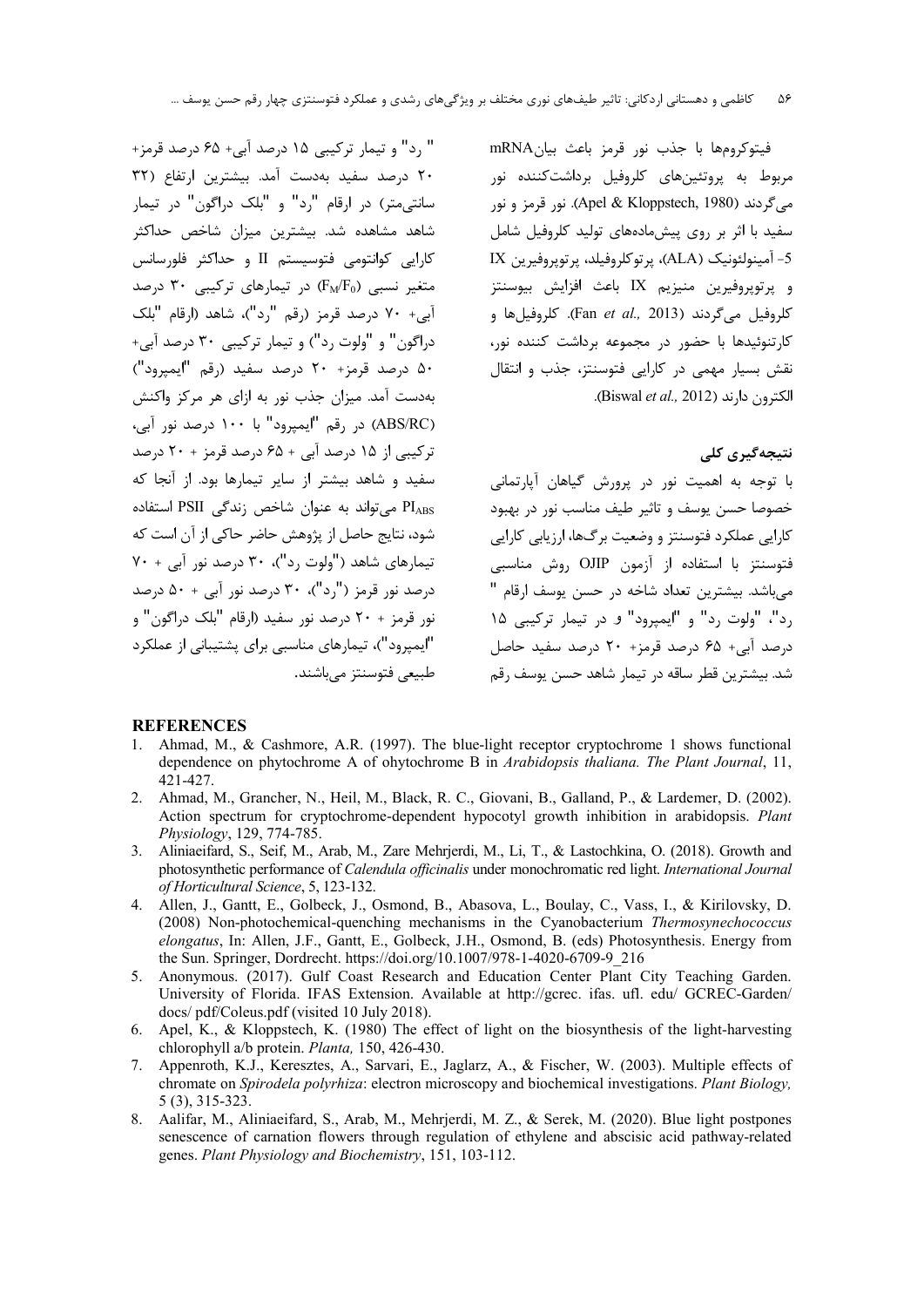- 9. Arslan, Ö., Nalçaiyi, A. B., Erdal, Ş. Ç., Pekcan, V., Kaya, Y., Çicek, N., & Ekmekci, Y. (2020). Analysis of drought response of sunflower inbred lines by chlorophyll a fluorescence induction kinetics. *Photosynthetica*, 58, 163-172.
- 10. Bayat, L., Arab, M., Aliniaeifard, S., Seif, M., Lastochkina, O., & Li, T. (2018). Effects of growth under different light spectra on the subsequent high light tolerance in rose plants. *AoB Plants,* 10(5), Ply052. https://doi.org/10.1093/aobpla/ply052
- 11. Biswal, A.K., Pattanayak, G.K., Pandey, S.S., Leelavathi, S., Reddy, V.S., & Tripathy, B.C. (2012). Light intensitydependent modulation of chlorophyll b biosynthesis and photosynthesis by overexpression of chlorophyllide a oxygenase in tobacco. *Plant Physiology*, 159, 433-449.
- 12. Boureima, S., Oukarroum, A., Diouf, M., Cisse, N., & Van Damme, P. (2012). Screening for drought tolerance in mutant germplasm of sesame (*Sesamum indicum*) probing by chlorophyll a fluorescence. *Environmental and Experimental Botany*, 81, 37-43.
- 13. Britz, S.J., & Sager, J.C. (1990). Photomorphogenesis and photoassimilation in soybean and sorghum grown under broad spectrum or blue-deficient light sources*. Plant Physiol*ogy, 94, 448-454.
- 14. Çiçek, N., Pekcan, V., Arslan, Ö., Erdal, Ş.Ç., Nalçaiyi, A.S.B., Çil, A.N., Şahin, V., Kaya, Y., & Ekmekçi, Y. (2019). Assessing drought tolerance in field-grown sunflower hybrids by chlorophyll fluorescence kinetics. *Brazilian Journal of Botany*, 42, 249-260.
- 15. Dehkhodaei, P., Reezi, S., & Ghasemei Ghehsareh, M. (2019). The effect of the light-emitting diode spectrum compared to the greenhouse natural light on the quality of *Solenostemon escutellariodes* 'Wizard Scarlet' and *Petunia × hybrida* 'Scarlet Eye' Transplant. *Journal of Horticultural Science*, 33(3), 537-548.
- 16. Desimone, S., Oka, Y., & Inoue, Y. (2000). Effect of light on root hair formation in *Arabidopsis thaliana* phytochrome-deficient mutants*. Journal of Plant Research*, 113, 63-69.
- 17. Falahi, Z., Aliniaeifard, S., Arab, M., & Dianati deylami, S. (2021). Effects of light spectra on quality, morphology and photosynthesis characteristics of anthurium (*Anthurium andraeanum*) cut flower under cold storage condition. *Journal of Horticultural Science*, 35(1), 13-24. doi: 10.22067/jhs.2021.60521.0
- 18. Fan, X., Zang, J., Xu, Z., Guo, S., Jiao, X., Liu, X., & Gao, Y. (2013). Effects of different light quality on growth, chlorophyll concentration and chlorophyll biosynthesis precursors of non-heading Chinese cabbage (*Brassica campestris* L.). *Acta Physiologiae Plantarum*, 35, 2721-2726.
- 19. Feyziyev, Y.M. (2020). Chlorophyll fluorescence and "maximum quantum efficiency" of photosystem II in plant sciences. *Life Science and Biomedicine*, 74, 18-28.
- 20. Folta, K. M., & Spalding, E. P. (2001). Opposing roles of phytochrome A and phytochrome B in early cryptochrome-mediated growth inhibition. *The Plant Journal*, 28, 333-340.
- 21. Franklin, K. A., & Whitelam, G. C. (2005). Phytochromes and shade-avoidance responses in plants*. Annals of Botany*, 96, 169-175.
- 22. Fukuda, N., Ajima, C., Yukawa, T., & Olsen, J. (2016). Antagonistic action of blue and red light on shoot elongation in petunia depends on gibberellin, but the effects on flowering are not generally linked to gibberellin. *Environmental and Experimental Botany*, 121, 102-111.
- 23. Goltsev V.N., Kalaji H.M., Paunov, M., Bąba, W., Horaczek, T., Mojski, J., Kociel, H., & Allakhverdiev, S.I. (2016). Variable chlorophyll fluorescence and its use for assessing physiological condition of plant photosynthetic apparatus. *Russian Journal of Plant Physiology,* 63 (6), 869-893.
- 24. Hogewoning, S.W., Trouwborst, G., Maljaars, H., Poorter, H., van Ieperen, W., & Harbinson, J. (2010) Blue light dose-responses of leaf photosynthesis, morphology, and chemical composition of *Cucumis sativus* grown under different combinations of red and blue light. *Journal of Experimental Botany*, 61, 3107-3117.
- 25. Jeong, S.W., Hogewoning, S.H., & Ieperen, W.V. (2014). Responses of supplemental blue light on flowering and stem extension growth of cut chrysanthemum. *Scientia Horticulturae*, 165, 69-74.
- 26. Kalaji, H.M., Jajoo, A., Oukarroum, A., Brestic, M., Zivcak, M., Samborska, I.A., Cetner, M.D., Łukasik, I., Goltsev, V., & Ladle, R.J. (2016). Chlorophyll a fluorescence as a tool to monitor physiological status of plants under abiotic stress conditions. *Acta Physiologiae Plantarum*, 38, 102.
- 27. Khazaei, M., Rafiei, F., Sabzalian, M., Houshmand, S. (2021). Effect of light emitting diodes irradiation on morpho-physiological traits of three Mentha Spp. . *Iranian Journal of Horticultural Science*, 52(2), 461-471. doi: 10.22059/ijhs.2020.298413.1771. (In Farsi).
- 28. Manaa, A., Goussi, R., Derbali, W., Cantamessa, S., Essemine, J., & Barbato, R. (2021). Photosynthetic performance of quinoa (*Chenopodium quinoa* Willd.) after exposure to a gradual drought stress followed by a recovery period. *Biochimica et Biophysica Acta (BBA)-Bioenergetics*, 1862(5), 148383.
- 29. Matsuda, R., Ohashi-Kaneko, K., Fujiwara, K., & Kurata, K. (2008) Effects of blue light deficiency on acclimation of light energy partitioning in PSII and CO<sub>2</sub> assimilation capacity to high irradiance in spinach leaves*. Plant Cell Physiology*, 49, 664-670.